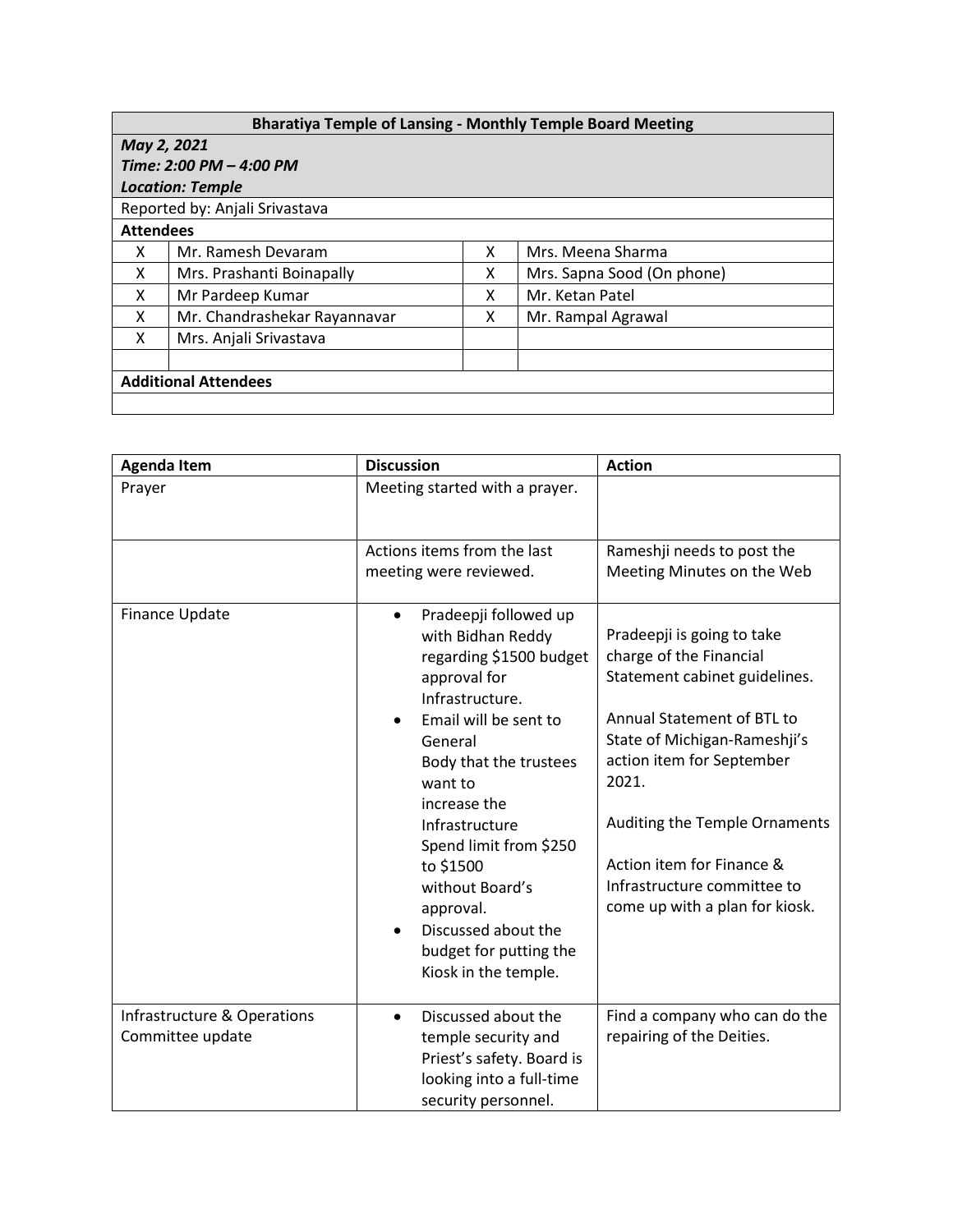|                            | $\bullet$      | Discussed about the<br>hand sanitizer stand.<br>Motion was passed.<br>Board approved \$500<br>budget to install hand<br>sanitizer.                                                                                                                                                                                                                                                                                                             |                                                                               |
|----------------------------|----------------|------------------------------------------------------------------------------------------------------------------------------------------------------------------------------------------------------------------------------------------------------------------------------------------------------------------------------------------------------------------------------------------------------------------------------------------------|-------------------------------------------------------------------------------|
|                            |                |                                                                                                                                                                                                                                                                                                                                                                                                                                                |                                                                               |
| Priest Committee updates   | ٠<br>$\bullet$ | Discussed about the<br>timeline for the Priests<br>to move into another<br>house when bought.<br>Board agreed on the<br>maximum timeline Up<br>to 3 months.<br>After closing of the<br>house, the Priests can<br>be notified when they<br>can move.                                                                                                                                                                                            |                                                                               |
| Pooja/ Religious Committee |                |                                                                                                                                                                                                                                                                                                                                                                                                                                                |                                                                               |
| Updates                    |                | Board discussed about<br>the repairing around<br>Deities that are wearing<br>out.<br>Board discussed the<br>deteriorating<br>conditions with the<br>second wave of COVID<br>in India and its indirect<br>impact on our society.<br>To offer prayers for the<br>affected families, the<br>Board decided to<br>dedicate the May third<br>Sunday havan prayers<br>for the well-being of<br>the community<br>members & their<br>families in India. |                                                                               |
| New Ideas                  | $\bullet$      | <b>Board members</b><br>discussed how we can<br>donate in India during<br>this pandemic crisis.                                                                                                                                                                                                                                                                                                                                                | Every board member needs to<br>work on it.<br>Anjali & Prashanti are going to |
|                            |                | Trustees discussed the<br>safety of the priests &                                                                                                                                                                                                                                                                                                                                                                                              | work on Volunteer guidelines.                                                 |